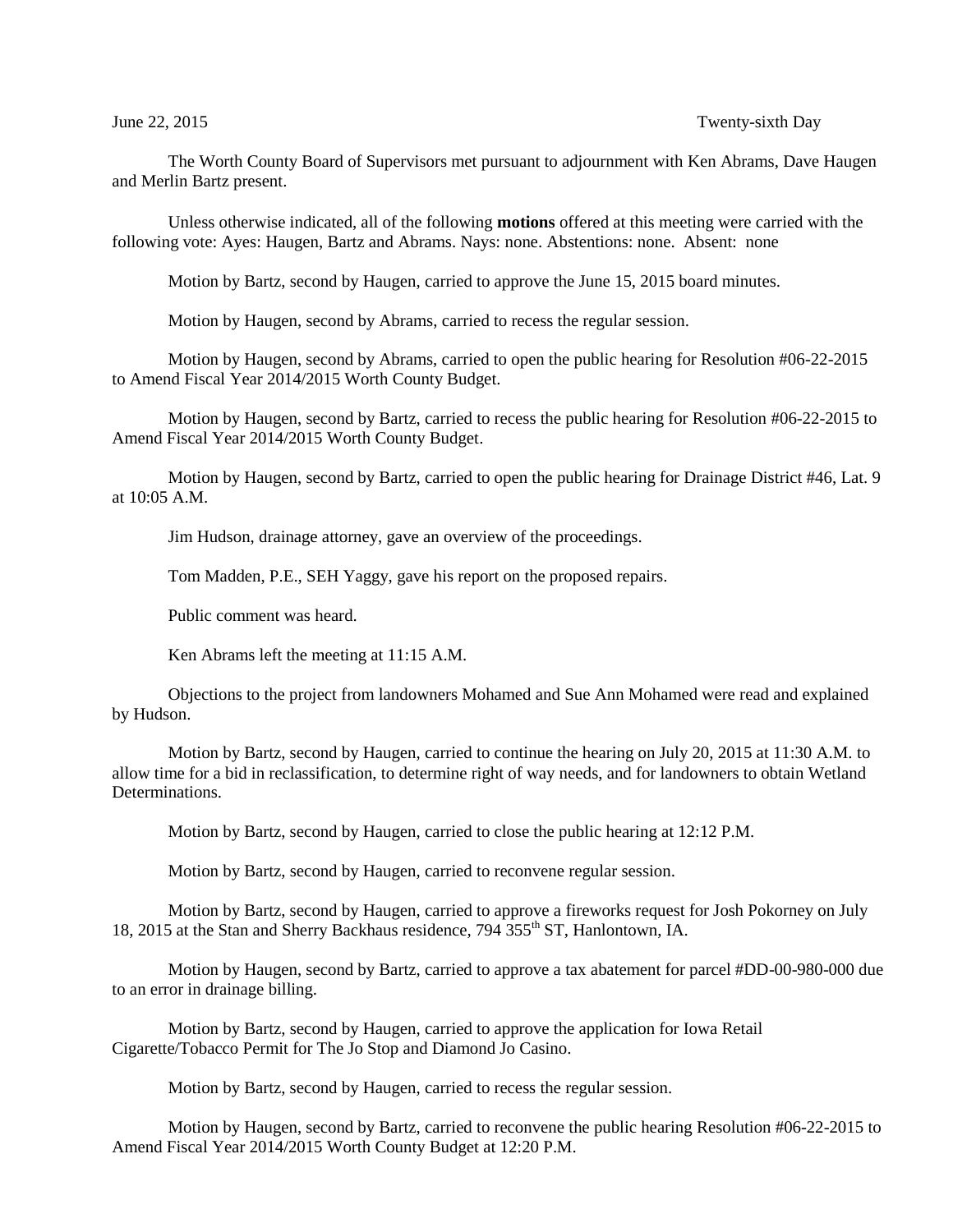Public comment was heard.

Motion by Haugen, second by Bartz, carried to close public hearing at 12:25 P.M.

Motion by Haugen, second by Bartz, carried to reconvene the regular session.

Motion by Bartz, second by Haugen, carried to approve **RESOLUTION #06/22/2015.**

## **Amend Fiscal Year 2014/2015 Worth County Budget**

**WHEREAS,** RESOLUTION #06/22/15 Amends Fiscal Year 2014-2015 Worth County Budget as was published in official County newspapers (Northwood Anchor and Manly Junction Signal) on June 10 & 11, 2015, and to authorize appropriation of funds to the appropriate Departments as specified;

**WHEREAS,** Revenues amended are: \$20,000.00 from Conservation Reserve fund; Expenditures amended are:  $$8,000.00 - \text{sheriff-room}$ & board – other – capital outlay;  $$1,000.00 - \text{transit} - \text{fuels}; $5,000.00 - \text{transit} - \text{fuchs}}$ salary; \$9,000.00; transit – motor vehicle equip. – maint/repair; \$20,000 – conservation – motor vehicle – capital outlay; \$500 – court administration – buildings-custodial services/clarion; \$30,000 – non-departmental budgetary – contributions to other gov & organizations.

**BE IT DULY ADOPTED** this  $22<sup>nd</sup>$  day of June, 2015, with the vote thereon being as follows:

AYES: Haugen, Bartz/NAYS: None/ABSENT: Abrams

## WORTH COUNTY BOARD OF SUPERVISORS

Dave Haugen, Vice Chairperson; Merlin Bartz, Supervisor

ATTEST: Jacki A. Backhaus, Board Clerk and County Auditor

The following claims were paid:

| Aarback, Richard & Jeanette      | Rent-Shf      | 200.00    |
|----------------------------------|---------------|-----------|
| Abrahams, Duane                  | Well Plug-San | 300.00    |
| <b>Advanced Drainage Sys Inc</b> | Supplies-Eng  | 80.40     |
| Agvantage Fs Inc                 | Fuel-Eng      | 5,102.87  |
| Albert Lea Seed House Inc        | Supplies-Con  | 500.47    |
| Alliance Technologies Inc        | Service-Dap   | 243.75    |
| <b>Alliant Energy</b>            | Service-Shf   | 84.30     |
| Anderson, Jesse                  | Service-Wwt   | 100.00    |
| Anderson, Rick                   | Service-Shf   | 1.00      |
| B & J Water Conditioning Inc     | Service-Gsr   | 12.00     |
| Backhaus, Brett                  | Reimb-Con     | 125.00    |
| Bailey, Nick                     | Service-Shf   | 1.00      |
| Berge, Larry                     | Fuel-Eng      | 4,360.81  |
| <b>Bmc Aggregates Lc</b>         | Rock-Eng      | 1,133.89  |
| <b>Bob Barker Company Inc</b>    | Supplies-Shf  | 292.61    |
| Butler, Scott                    | Service-Shf   | 1.00      |
| C J Cooper & Associates Inc      | Service-Eng   | 710.00    |
| Capranos, Thomas                 | Rent-Vaf      | 250.00    |
| <b>Carquest Auto Parts Inc</b>   | Supplies-Phd  | 32.32     |
| <b>Cdw Government Inc</b>        | Equip-Dap/Phd | 10,038.24 |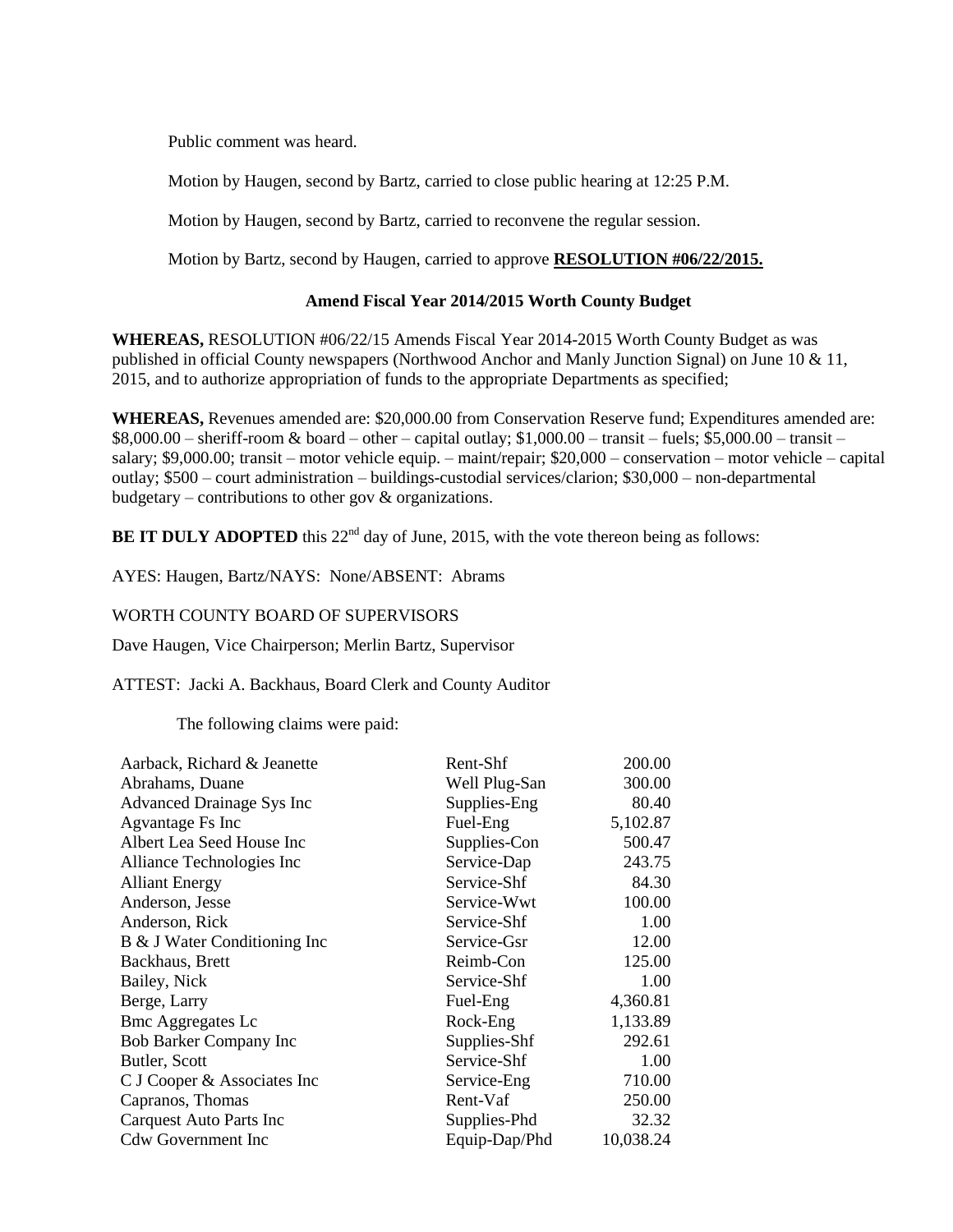| Cellebrite Usa Inc            | Service-Dap     | 4,900.00           |
|-------------------------------|-----------------|--------------------|
| Centurylink                   | Service-Eng     | 286.89             |
| City Of Fertile               | Service-Eng     | 854.78             |
| City Of Grafton               | Rutf-Eng        | 451.94             |
| City Of Hanlontown            | Rutf-Eng        | 183.73             |
| City Of Joice                 | Rutf-Eng        | 444.15             |
| City Of Kensett               | Rutf-Eng        | 216.29             |
| City Of Manly                 | Appro-Vaf       | 318.00             |
| Codex Corporation             | Service-Shf     | 2,175.00           |
| Dave Syverson Inc             | Parts-Eng       | 855.81             |
| Des Moines Stamp Mfg Co       | Service-Shf     | 33.70              |
| Diehl, Brian                  | Service-Ndp     | 1,250.00           |
| Dingman, Alli                 | Exp-Shf         | 119.64             |
| <b>Electronic Engineering</b> | Service-Phd     | 1,475.00           |
| Erlandson, Alex               | Service-Shf     | 1.00               |
| <b>Fallgatter's Market</b>    | Supplies-Phd    | 821.71             |
| <b>Fastenal Company</b>       | Parts-Eng       | 580.10             |
| Ferley, Paul                  | Mileage-Vaf     | 42.68              |
| <b>Fertile Pronto</b>         | Fuel-Eng        | 106.99             |
| Greve Law Office              | Rent-Aty        | 400.00             |
| Greve, Jeff                   | Exp-Aty         | 1,138.22           |
| Hackbart, Jim                 | Well Plug-San   | 300.00             |
| Hackbart, Philip E.           | Mileage-Vaf     | 12.48              |
| Hanson, James David           | Reimb-Con       | 225.00             |
| Healthworks                   | Service-Eng     | 141.00             |
| <b>Heartland Power Coop</b>   | Service-Eng     | 2,444.30           |
| Hepperly, Brian               | Service-Shf     | 1.00               |
| Herweyer, Debra R             | Mileage-Vaf     | 10.92              |
| Hoch, Melissa                 | Service-Shf     | 1.00               |
| Hopperstad, Jerry             | Well Plug-San   | 321.00             |
| Hovey, Larry                  | Service-Con     | 1,360.00           |
| Hurd, Thomas R                | Service-Cap     | 2,625.00           |
| Ia Dept Of Agriculture        | Edu-Con         | 15.00              |
| Ia Law Enforcement Academy    | Edu-Shf         | 1,060.00           |
| Ia Prison Industries          | Supplies-Eng    | 453.75             |
| Isac Group Health             | Health Ins Prem |                    |
| Joe's Collision & Performance | Service-Shf     | 61,242.00<br>35.30 |
|                               | Service-Con     |                    |
| <b>Johnson Vinyl Graphics</b> |                 | 60.00              |
| Knudtson, Kirby               | Service-Shf     | 64.65              |
| L R Falk Const Co             | Rock-Eng        | 14,352.72          |
| Larsen Plumbing & Heating Inc | Service-Gsr     | 3,127.36           |
| <b>Lawson Products Inc</b>    | Supplies-Con    | 187.61             |
| Lehmkuhl, David J             | Service-Con     | 700.00             |
| Lexisnexis                    | Service-Aty     | 137.00             |
| Liberty Tire Recycling Llc    | Service-Eng     | 1,201.13           |
| Lindflott, Richard            | Well Plug-San   | 321.00             |
| Lund, Brian                   | Service-Shf     | 1.00               |
| <b>Manly Junction Signal</b>  | Service-Phd     | 605.70             |
| Marco Inc                     | Service-Shf     | 116.26             |
| Mark's Tractor Inc            | Parts-Eng       | 986.65             |
| Martin Marietta Materials Inc | Rock-Eng        | 686.15             |
| Mediacom                      | Service-Gsr     | 42.75              |
| Metal Culverts Inc            | Supplies-Eng    | 1,525.54           |